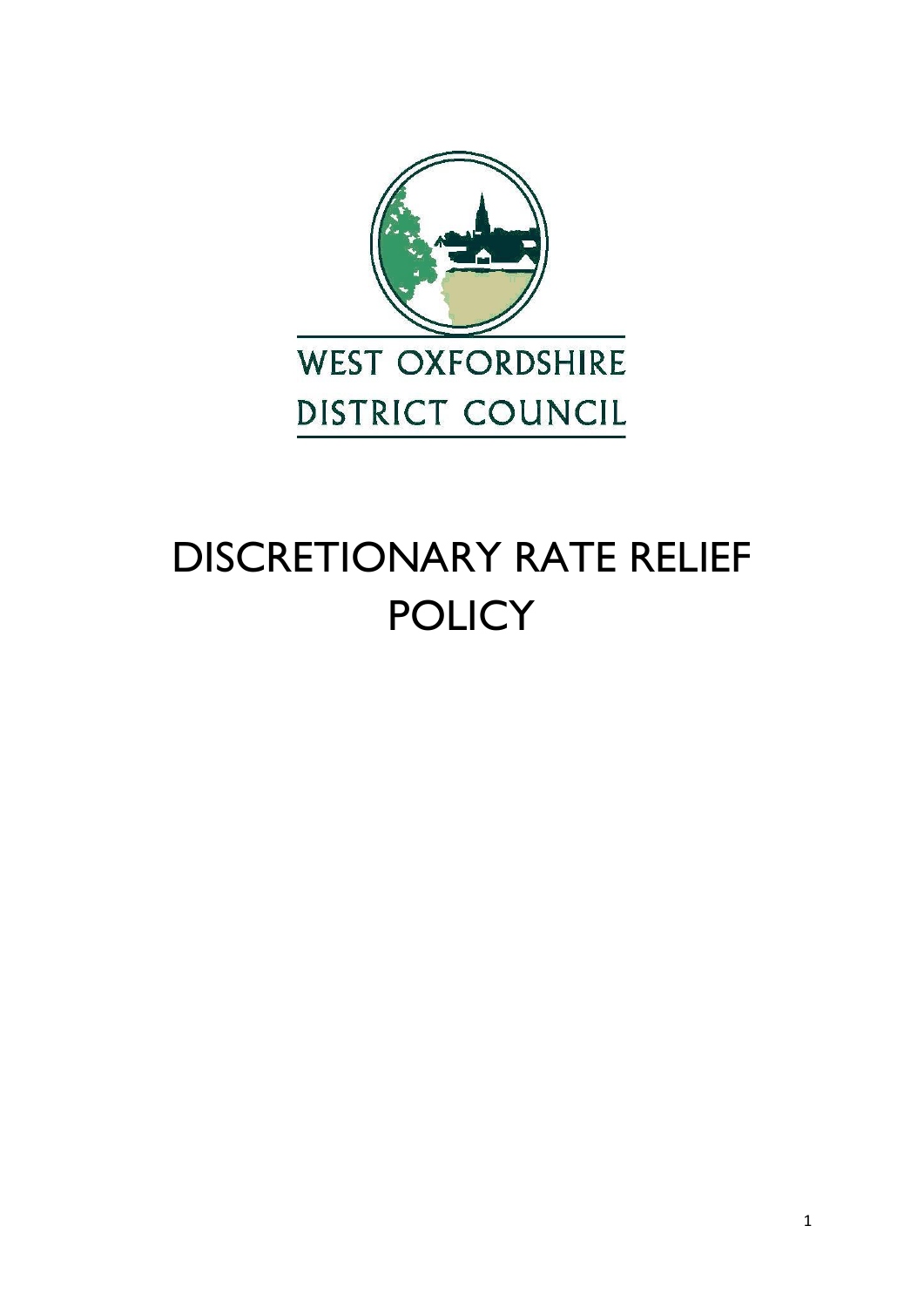| Contents:                                    | Page(s)      |
|----------------------------------------------|--------------|
| Introduction                                 | 3            |
| The Discretionary Rate Relief Scheme         | $3 - 4$      |
| The Application Process                      | $4 - 5$      |
| <b>Charitable Rate Relief</b>                | 5            |
| Registered Community Amateur Sports Clubs    | $6 - 7$      |
| Rate Relief for not-for-profit organisations | $7 - 8$      |
| Hardship Relief                              | $8-9$        |
| <b>Partly Occupied Properties</b>            | $9 - 10$     |
| <b>State Aid</b>                             | 10           |
| <b>Complaints and Appeals</b>                | 10           |
| Fraud                                        | 10           |
| Appendix A                                   | $\mathbf{H}$ |
| Addendum I - Rural Rate Relief               | 12           |
| Addendum 2 - Relief for Local Newspapers     | 13           |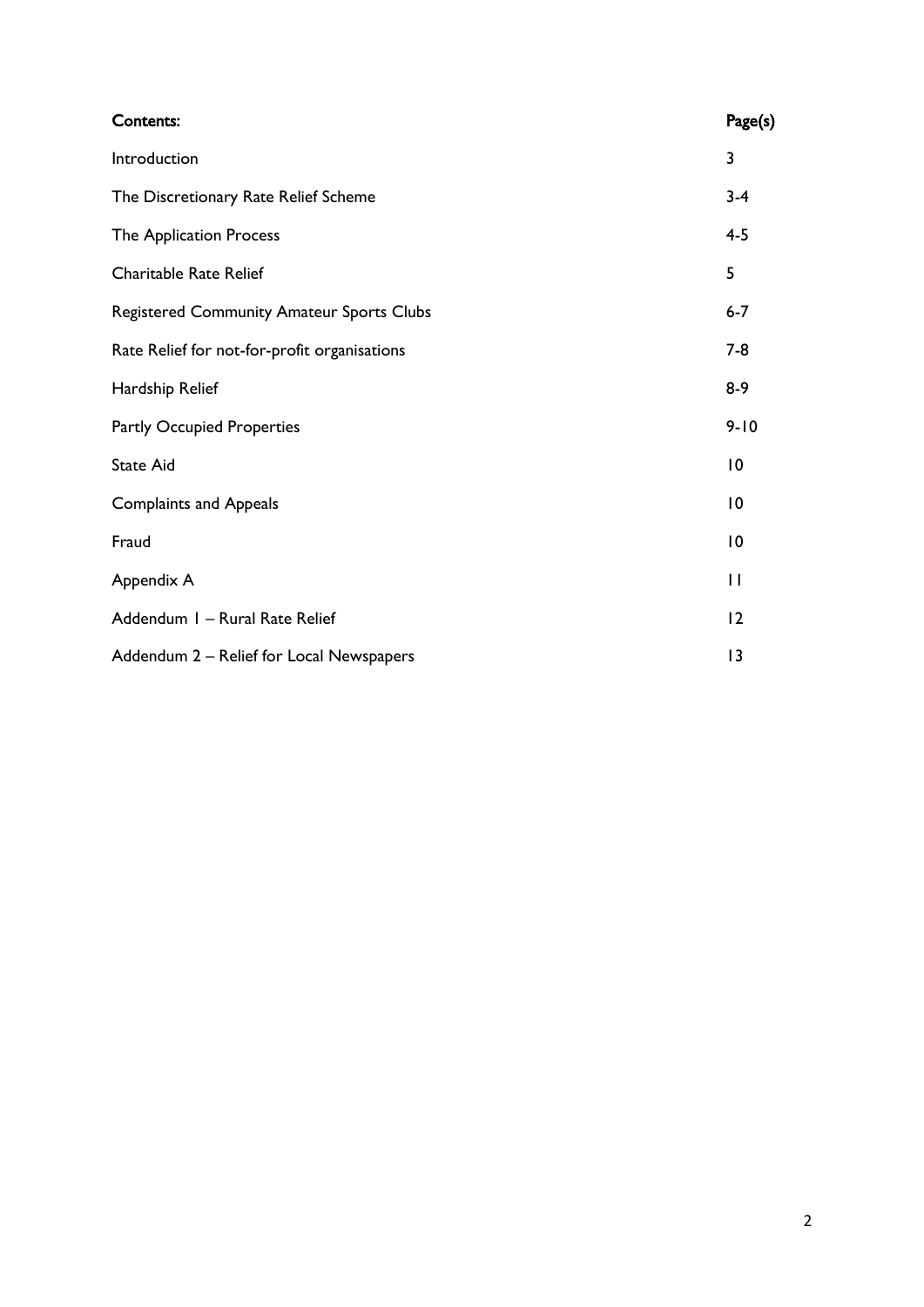# 1. Introduction

- 1.1 The Council understands the importance that local businesses and organisations play in achieving its priorities and ensuring its communities and businesses are able to develop and thrive within the District.
- 1.2 Councils have the power to award relief from the payment of Non-Domestic Rates (Business Rates) to organisations and businesses that meet certain criteria. Public funds are not however, unlimited and the Council Tax payers of the District meet a proportion of any relief granted. The Council therefore needs to be satisfied that money invested this way will be repaid in economic and/or community benefit.
- 1.3 The power for granting discretionary rate relief is provided for by Section 47 of the Local Government Finance Act 1988. This has been amended by subsequent legislation that gives wider powers to grant discretionary relief to any ratepayer where the authority feels the granting of such relief would benefit the local community.
- 1.4 This policy is designed to provide guidance to officers and ratepayers on the application of Discretionary Rate Relief.
- 1.5 The policy covers the following types of discretionary rate relief:
	- Charitable rate relief
	- Community Amateur Sports Clubs (CASCs)
	- Rate relief for not-for-profit organisations
	- Hardship relief
	- Temporary relief for partly occupied properties
	- Local discounts and incentives
- 1.6 This policy document outlines the various areas of local discretion and the Council's approach to the various reliefs. This approach has regard to the impact:
	- of granting discretionary relief on the Council's wider financial position and the impact on its Council Tax payers;
	- on the organisations and businesses that currently receive or may apply for relief in the future;
	- on the residents of West Oxfordshire District Council if relief is awarded and the economic benefits to the District.

## 2. The Discretionary Rate Relief Scheme

- 2.1 Discretionary rate relief (DRR) is granted in accordance with Section 43 of the Local Government Finances Act 1988 and Sections 47 and 49 of the Local Government Finance Act 1988 as amended by the Localism Act 2011.
- 2.2 Section 69 of the Localism Act amended section 47 of the Local Government Finance Act 1988 to allow billing authorities to fund their own local discounts. The Council can grant business rate discounts and incentives as it sees fit within the limits of primary legislation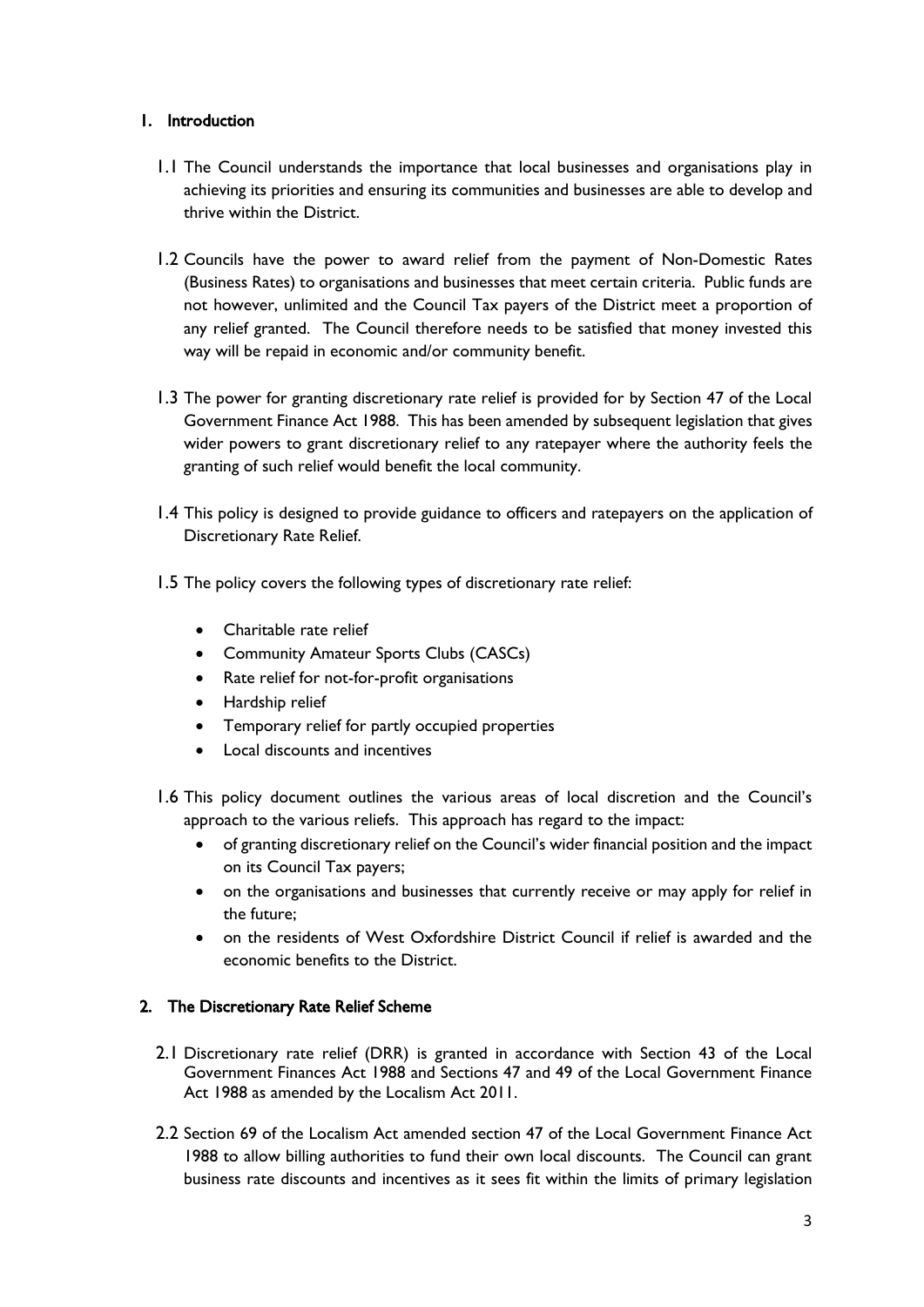and the rules on State Aid. These powers can be used to encourage new business and investment as well as support local shops or services to the community.

- 2.3 The legislation requires the Council to maintain a DRR scheme to award relief of up to 100% to certain organisations and businesses that operate within specified criteria. This includes:
	- Charitable bodies already in receipt of mandatory relief of 80%. The Council has a discretion to 'top-up' this relief to 100% of the business rates due
	- Registered community amateur sports clubs (CASCs) already in receipt of mandatory relief of 80%
	- Non-profit making organisations the Council has discretion to grant relief of up to 100% of the business rates due
	- DRR for 'other rural businesses'
	- Relief on the grounds of hardship
	- Relief for part-occupied premises
	- Local discounts and incentives

2.4 In making decisions the Council may:

- Grant relief up to a maximum of 100% of the business rates due;
- $\bullet$  or
- Refuse any application for relief
- 2.5 Whilst mandatory relief can be backdated to previous financial years, legislation permits discretionary relief only to be awarded back to the start of the previous financial year where the application is submitted and assessed prior to the end of September in a relevant year.
- 2.6 In the majority of cases, discretionary relief will be granted for a period of one financial year. Successful applications will be sent a letter confirming the new award of discretionary relief. This letter will explain the period of award and the date it will end.

# 3. The application process

- 3.1 Applications for relief must be made by completing an application form and submitting the relevant supporting information that includes:
	- Details of the applicant's main purposes and objectives (where applicable) as set out in a written constitution, a memorandum of association or membership rules;
	- A full set of audited accounts relating to the last two financial years. Where audited accounts are not available projections should be provided instead, along with bank statements;
	- Details of how the organisation meets the relevant criteria detailed in these guidelines
- 3.2 Any applications that are made without the supporting documentation will be subject to a decision being made solely on the information that is available at the time of the decision.
- 3.3 As a guide, to be eligible for discretionary rate relief a charity/organisation must not have enough unrestricted funds/reserves to continue to operate for more than 12 months unless a business plan exists detailing how these additional funds are to be used to benefit the local community.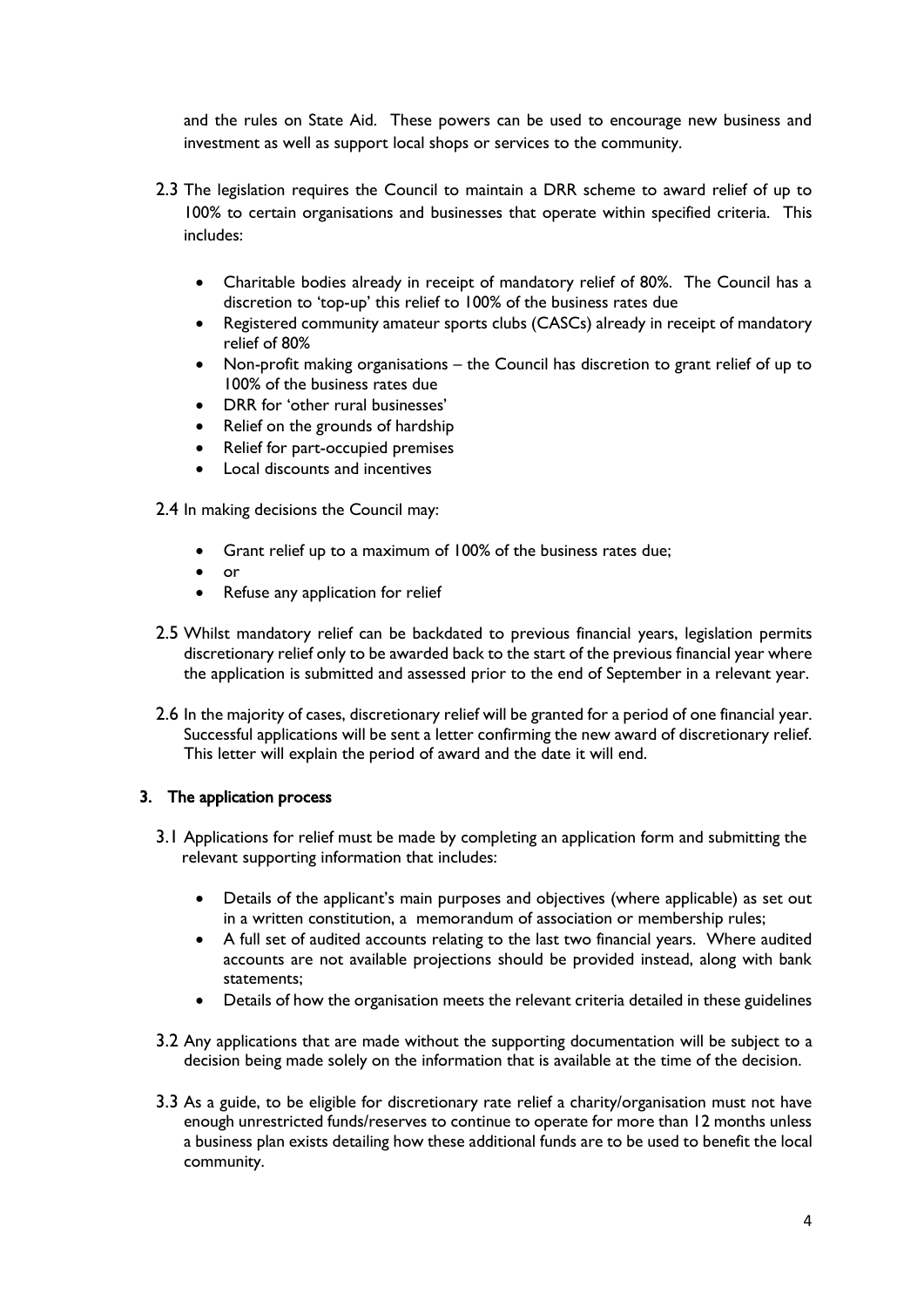- 3.4 In exceptional cases, discretionary rate relief will be granted to organisations that have enough financial resources in unrestricted funds/reserves to continue to operate for more than 12 months. This may include charities and community organisations that require a large amount of available resources to sustain the service they deliver to the community. In such cases, the application must be able to demonstrate it offers a service which the local residents depend on and which they would be unlikely to find elsewhere in the District.
- 3.5 The Council will aim to make a decision within one calendar month of the application and supporting information being received. Decisions on the award of discretionary rate relief will be made by the Member with responsibility for Finance. Ratepayers are required to continue to pay business rates whilst their application is being considered. Failure to make payment will result in the Council pursuing collection through the usual enforcement procedures that could result in Court action.
- 3.6 An unsuccessful applicant may make a request for the Council to review its decision, but only where:
	- 1) Additional information relevant to the application that was not made available at the time the decision was made becomes available.
	- 2) There are grounds to believe the application or supporting information was not interpreted correctly at the time the decision was made.
- 3.7 A request for a review must be made within one calendar month of notification of the decision and must set out the reasons for the request and any supporting information. Cases will be reviewed by Cabinet.
- 3.8 In line with the model of Business Rate Retention Scheme in operation in December 2021,the cost of awarding discretionary relief is apportioned as follows:
	- 50% will be funded by Central Government
	- 40% will be funded by West Oxfordshire District Council
	- 10% will be funded by Oxfordshire County Council
- 3.10 Any decision regarding rate relief will be communicated to the applicant in writing. Where the decision is a refusal, the reasons for refusal will be provided in the letter.
- 3.11A review of the guidelines will be undertaken every 3 years in line with the Valuation Office Agency's revaluation cycle, or if business rates legislation is amended, or as necessary to ensure it complies with current legislation and West Oxfordshire District Council's priorities.
- 3.12 The ratepayer must inform the Council immediately of any changes which may affect their eligibility for relief.

# 4. Charitable Rate Relief

- 4.1 Mandatory Rate Relief of 80% is granted to charities where:
	- The ratepayer is a charity or the trustee of a charity; and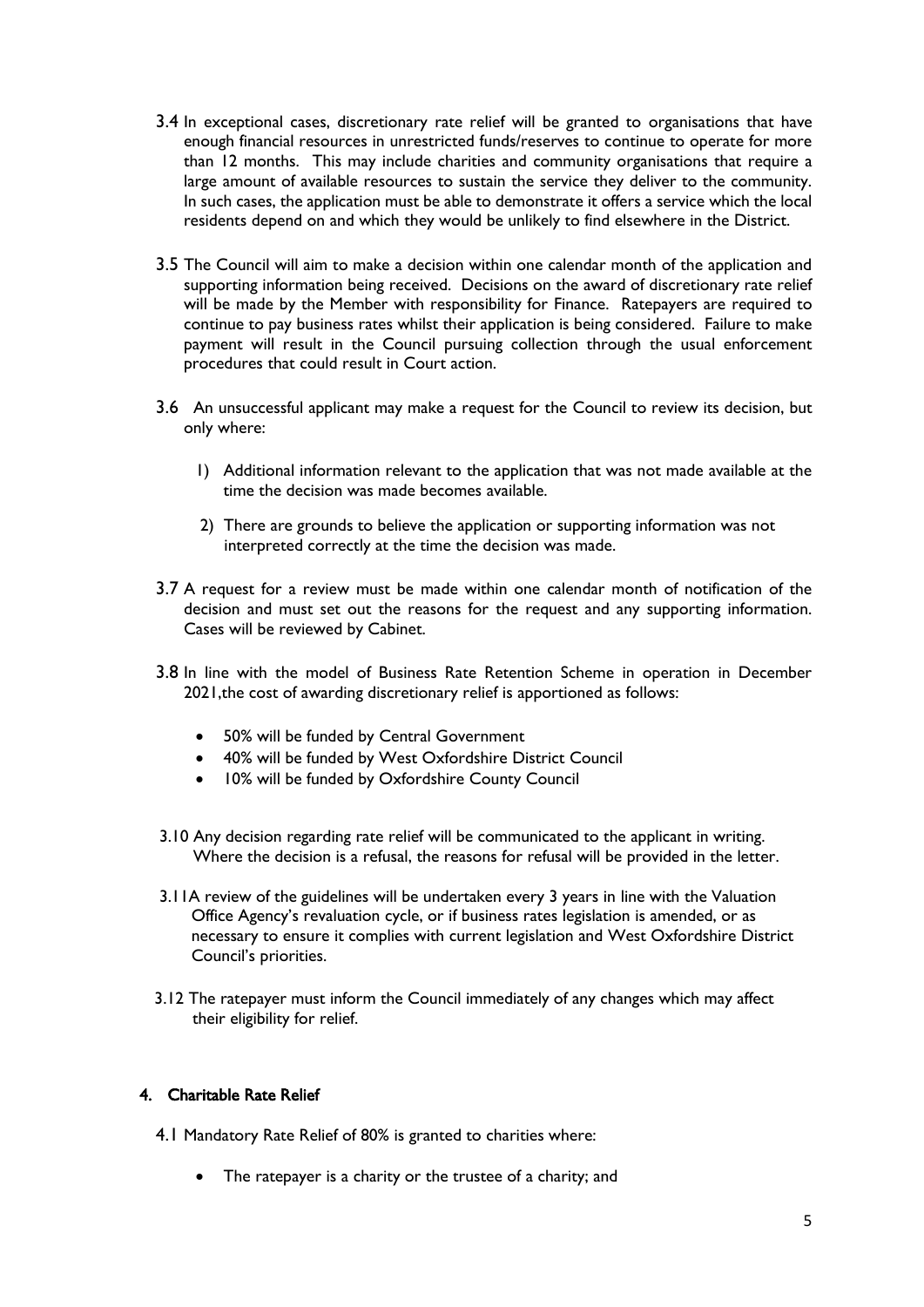- The property is wholly or mainly used for charitable purposed (including charity shops where the goods sold are mainly donated and the proceeds are used for the purposes of the charity).
- 4.2 Registration under the Charities Act 1993 is conclusive evidence of charitable status. Bodies which are exempt charities are also eligible for mandatory relief.
- 4.3 In cases where a charity is in receipt of mandatory relief of 80%, the Council has direction to grant up to 20% discretionary relief (top-up). The Council will consider applications for discretionary relief from charities based on their own merits on a case-by-case basis. The principle consideration in awarding relief is that it is in the best interests of the residents and Council Tax payers of West Oxfordshire District to do so and it produces a local benefit, as the Council must contribute to the cost of each award.
- 4.4 Each case will be assessed on its own merits, but generally top-up discretionary relief will only be awarded to the following charities or excepted organisations:
	- Scouts, guides, cadets and other clubs and organisations for young people;
	- Organisations providing support in the form of advice, employment training and counselling;
	- Community schemes including those providing support for those over retirement age, community transport and volunteer organisations;
	- Charitable supporting clubs;
	- Armed Forces veterans associations:
	- Locally based leisure and cultural organisations.
- 4.5 The following general exclusions will apply:
	- 'Top-up' relief will only be granted to local charities (defined as those set up with the sole purpose of assisting residents of West Oxfordshire District and whose main office is situated within the District;
	- Unless a special case for financial hardship can be proved 'top-up' to national charities (including charity shops) will not be awarded;
	- 'Top-up' relief for Housing Associations will not be granted.

# 5. Registered Community Amateur Sports Clubs (CASCs)

- 5.1 Registered Community Amateur Sports clubs (CASCs) are entitled to 80% mandatory relief. The Council will consider applications for discretionary rate 'top-up' from CASCs based on their own merits on an application-by-application basis.
- 5.2 The Council will consider applications that can demonstrate:
	- The contribution the organisation makes to West Oxfordshire District;
	- The club is open to the whole community and its membership fees are not excessive;
	- It is a non-profit organisation;
	- Evidence that every effort is made by the organisation to encourage open membership from groups such as young people, disabled persons, and those over retirement age;
	- Schemes of education and training are provided particularly for young people, disabled persons, women and those over retirement age;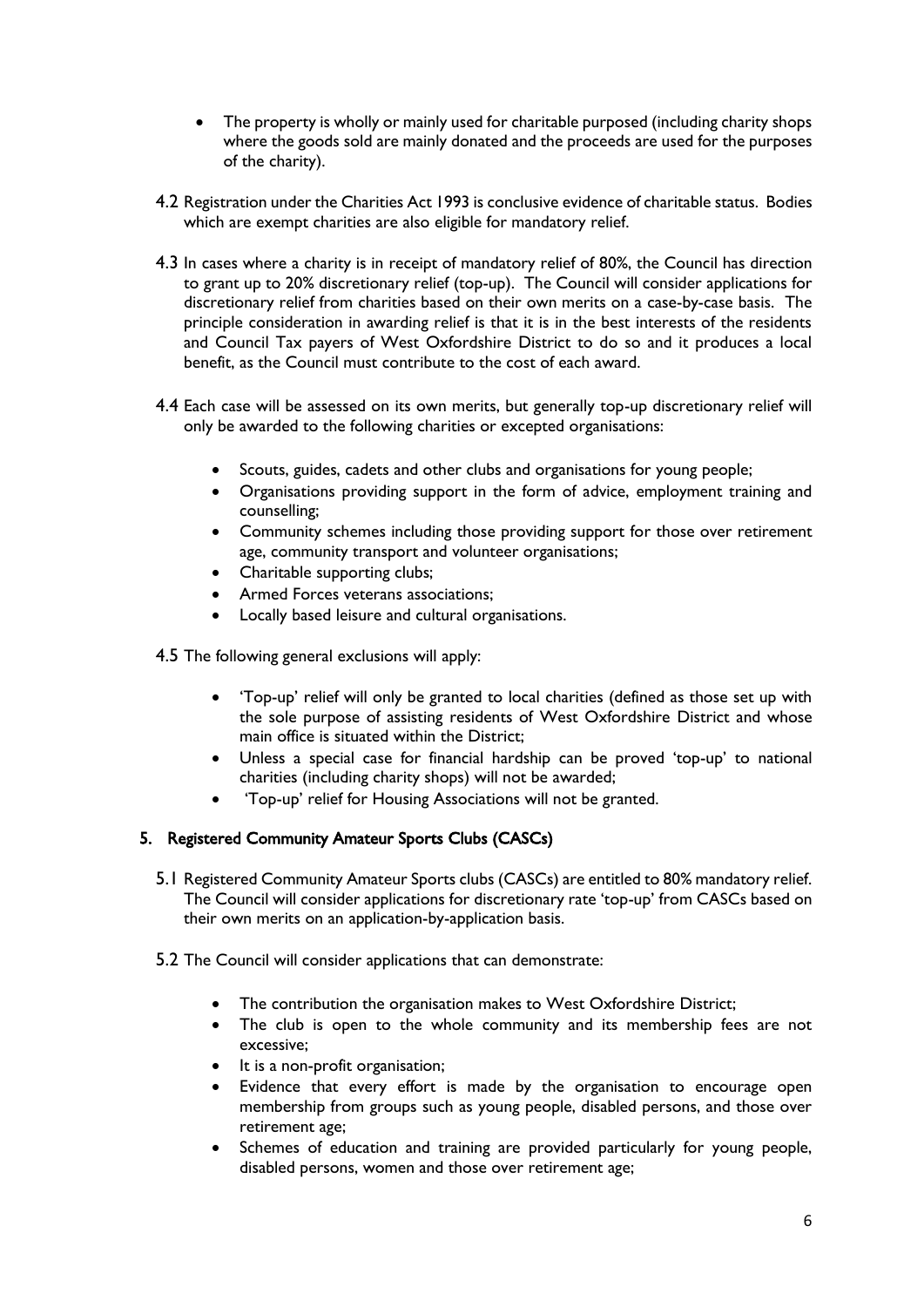- How the CASC supports and links into the Council's priorities.
- 5.3 Applications will only be considered where the club has an open access policy. If a club accepts members who have reached a certain standard, rather than seeking to promote the attainment of excellence by developing sporting aptitude, it does not fulfil the requirements.
- 5.4 Although clubs should be open to all without discrimination, single sex clubs may be permitted where such restrictions are a genuine result of physical restraint (such as changing room facilities) or the requirement of the sport. In such cases, the application will be required to provide evidence of these factors.
- 5.5 It should be noted that sports clubs that run a bar are unlikely to be awarded discretionary rate relief if their main purpose is the sale of food and drink. If the sale of food and drink by the organisation aids the overall operation and development of the organisation meaning it achieves its objectives this is permissible if the principle objectives of the organisation meet the eligibility criteria detailed in 5.2. If the bar makes a profit this relief must be reinvested to help the organisation meet its principle objectives. Financial information will be required to evidence any profit and its use.

# 6. Rate relief for not-for –profit organisations

- 6.1 Not-for-profit organisations that are not classed as registered charities or CASCs can apply for discretionary rate relief of up to 100%. Such organisations include those that are philanthropic, religious, concerned with education or social welfare, science, literature, the fine arts, recreation or are otherwise beneficial to the community.
- 6.2 The Council will consider applications from organisations which can demonstrate:
	- Its activities support at least one of the Council's priorities;
	- It promotes its service for the benefit of West Oxfordshire District residents;
	- Membership of the organisation is open to all members of the community;
	- The facilities of the organisation are to be made available, where practicable, to other organisations and groups;
	- The organisation operates in such a way that it does not discriminate against any section of the community;
	- It is not established or conducted for the primary purpose of profit.
- 6.3 If the organisation applying for discretionary rate relief requires membership or any entry fee the Council will consider whether:
	- Membership is open to everyone regardless of race, ethnicity, sex, marital or parental status, sexual orientation, creed, disability, age, religious affiliation or political belief;
	- The subscription or fee is set at a level which is not prohibitively high and is affordable by most sections of the community;
	- Fee reductions are offered to certain groups, for example the under 18s and over 60s;
	- Membership is encouraged from the unemployed, young people not in employment, education or training, those of retirement age and people with disabilities.
- 6.4 Where the applicant organisation requires membership, at least 50% of members should reside within the West Oxfordshire District and evidence of this will be required.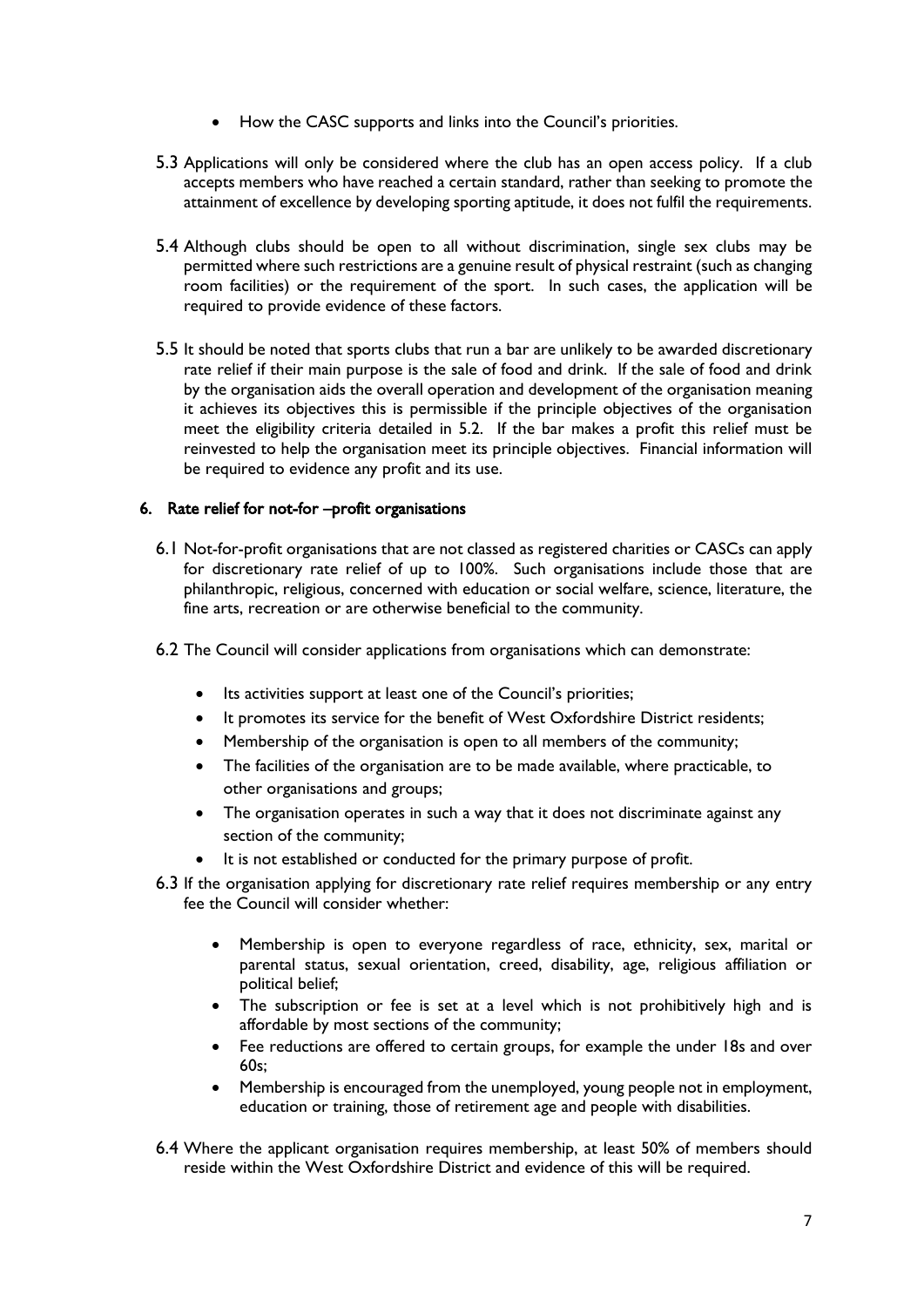6.5 The organisation must provide a copy of their constitution and copies of the latest two years of audited annual accounts where available.

# 7. Hardship Relief

- 7.1 The Council has discretion under Section 49 of the Local Government Finance Act 1988 to grant relief of up to 100% where hardship is demonstrated. Hardship relief can only be considered if it would be reasonable to do so in the interests of Council Tax payers in general.
- 7.2 Hardship relief will be awarded where the business is suffering from unexpected hardship that is outside of the normal risks associated with business. Reduction or remission of business rates on the grounds of hardship will only be made in exceptional circumstances.
- 7.3 Hardship relief is granted at the discretion of the Council which can reduce or remit the amount of business rates due provided it is satisfied that:
	- The ratepayer would sustain hardship if it did not do so; and
	- It is reasonable to do so having regard to the interests of its council tax payers,

7.4 The following factors will be considered in assessing the application:

- The test of hardship needs not to be confined strictly to financial hardship. All relevant factors affecting the ability of the business to meet its rates liability will be considered.
- The interests of Council Tax payers in the area may be wider than direct financial interests. Examples of this include where employment prospects in the area would be worsened by a company going out of business or the amenities of the area being reduced.
- The ratepayer must provide evidence of hardship, for example a severe loss or marked decline in trade compared to similar periods in previous years.
- The ratepayer must be able to show evidence of its viability for the future, which is two years for these purposes.

7.5 A business will not be considered for hardship relief in the following circumstances:

- Where the business is profitable;
- Where the business has experienced a minor loss in trade;
- Where the drawings/remuneration of directors, partnerships or sole traders are of an amount not deemed reasonable by the Council;
- Where the business is new and hardship relief is being requested to fund the initial progression of the business;
- Where the property is empty;
- Where similar goods or services are already being provided in the locality or within a reasonable distance.

7.6 Prior to any award being made the business is expected to act to mitigate or alleviate their hardship by:

- Considering other options such as renegotiating with creditors;
- Contacting the Council's Business Advice officer;
- Having in place a business plan to address the hardship.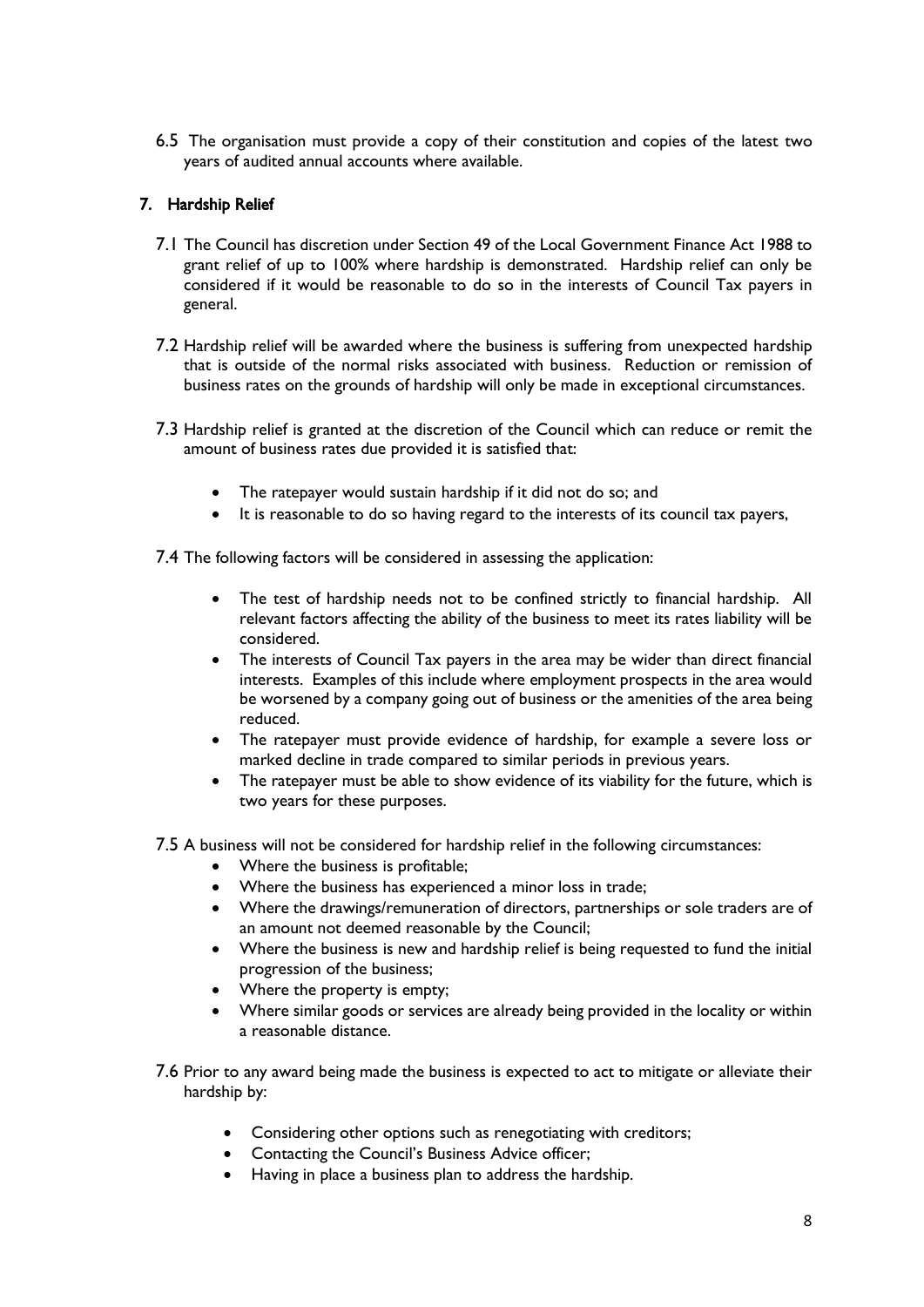- 7.7 Applications for hardship relief shall be regarded as a last resort and will only be accepted after consideration of any other forms of rate relief for which the applicant may be eligible.
- 7.8 The period and amount of any award will be determined on a case-by-case basis, but may be up to 100% of business rates liability.
- 7.9 Hardship relief will only be granted for short periods of time and usually up to a maximum of 6 months.

## 8. Properties partly occupied for a temporary period

- 8.1 There may be times where a property is only partly occupied for a short period. This may be due to a business relocating to a new property. In certain circumstances, the Council may use its discretion to award partly occupied relief that is also known as Section 44a (Section 44a of the Local Government Finance Act 1988).
- 8.2 In these circumstances, the Council may request that the Valuation Office Agency apportion the rateable value of the property between occupied and unoccupied parts.
- 8.3 Section 44a relief may be awarded in the following circumstances:
	- Where the occupied and unoccupied parts of the property can easily be separately assessed; or
	- Where there are short-term practical or financial difficulties in either occupying or vacating the premises.
- 8.4 The part occupation must be for a temporary period only. Rate relief will not be awarded where the partial occupation is due to the normal day-to-day operation of the business, for example, where a warehouse has despatched a large order and no longer needs to store stock.
- 8.5 For the purposes of this policy, a period of up to 6 months will be considered temporary. Periods of time exceeding 6 months will be treated as a permanent change and will not be eligible for partly occupied relief.
- 8.6 Relief will not be awarded where it appears to the Council that part of the property is being kept empty for the sole purpose of claiming rate relief.
- 8.7 Prior to an award being made, a visit to the premises will be made by a Council Officer to establish the exact area of the property that is empty. The application must be supported by a plan of the property that clearly marks the boundary of the occupied and unoccupied parts. This plan will be given to the Valuation Office Agency to apportion the rateable value. Further visits may be made to the property throughout the duration of the relief to establish that the property is still partly occupied.
- 8.8 Part occupied relief will end if one of the following applies:
	- The financial year comes to an end;
	- The end of the award:
	- Where part or all the unoccupied parts become occupied;
	- Where the whole of the property becomes unoccupied;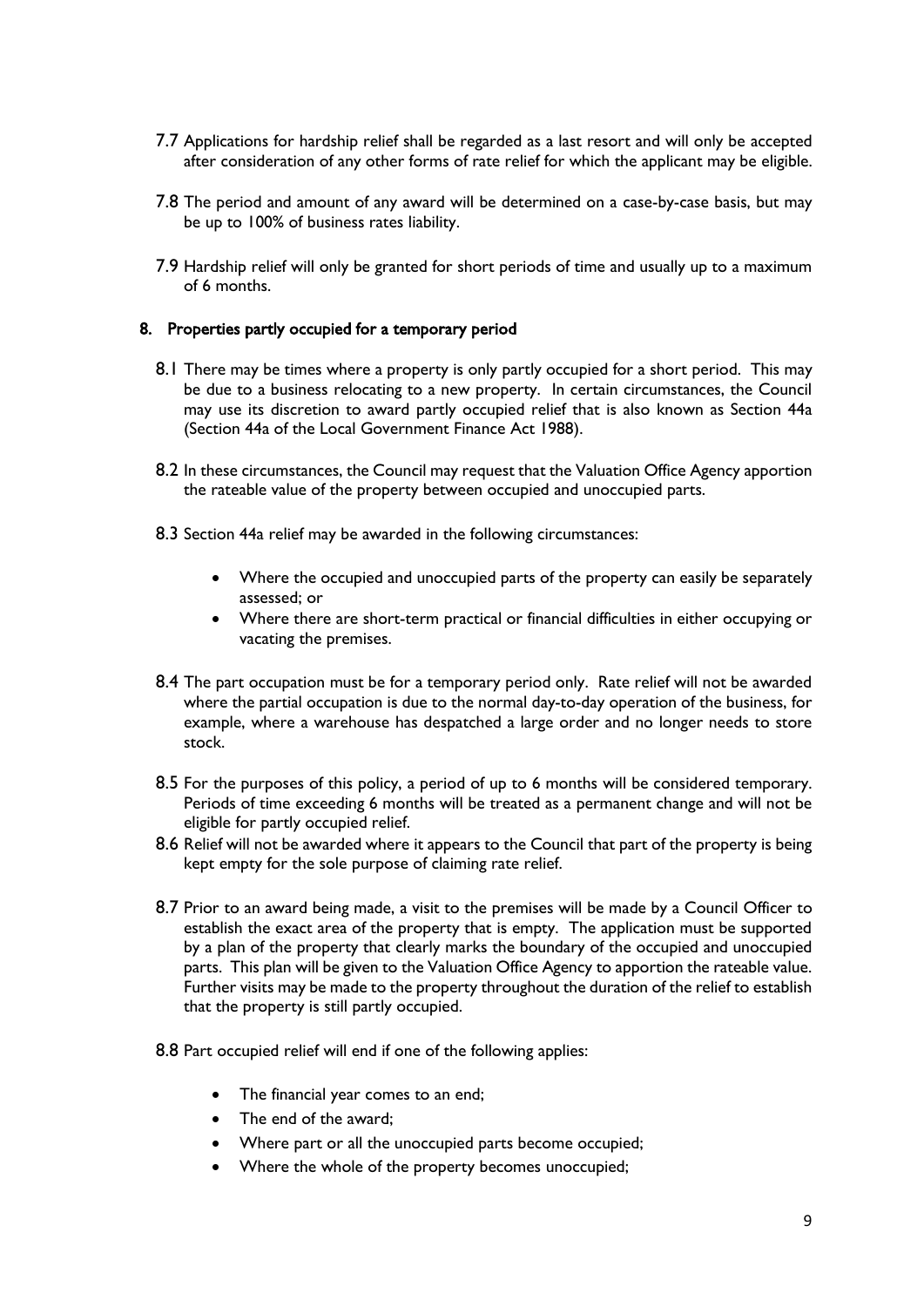• Where the liability for the property changes.

# 9. State Aid

- 9.1 Prior to 1 January 2021, the award of discretionary rate relief was considered likely to amount to State Aid as defined by the EU. The EU required that all State Aid (including discretionary rate relief) compiled with the De Minimis Regulations EC 1407/2013. The De Minimis Regulations allow an undertaking to receive up to  $\epsilon$ 200,000 aid over a rolling threeyear period.
- 9.2 From 1 January 2021, the United Kingdom left the EU Single Market and Customs Union and is no longer subject to the De Minimis Regulations.
- 9.3 The Government has introduced its own rules regarding state subsidies. Discretionary rate relief is considered a subsidy under the rules, but the matters that must be considered all relate to the effect of the subsidy on international trade. In making an award the public body making it must consider:
	- effects on international trade;
	- the subsidy is prohibited under the World Trading organisation (WTO) rules;
	- are in line with those agreed by the UK –EU Cooperation and Trade Agreement;
	- are unlikely to trigger a dispute under WTO trade rules.
- 9.4 It is unlikely that an award of discretionary rate relief would fall counter to these rules.

## 10. Complaints and Appeals

- 10.1Any customer who feels that they have not been correctly dealt with can use the Customer Feedback procedure to make a complaint.
- 10.2 Rating Law does not allow a ratepayer to appeal a decision by the Council on discretionary rate relief. However in the interest of natural justice and in keeping with customer care practise and principles of open government, this policy provides a mechanism for review of any decision.
- 10.3If a ratepayer is unhappy with the decision made, full details should be submitted, in writing to the Council within one calendar month of notification of the decision. Any review will be considered by Cabinet.

## 11. Fraud

 11.1The Council is committed to the prevention and detection of fraud and the protection of public funds. Cases of suspected fraud will be referred to the Counter Fraud Unit (CFU) for investigations, which may result in clawback of payments, made and/or further action being taken against an individual.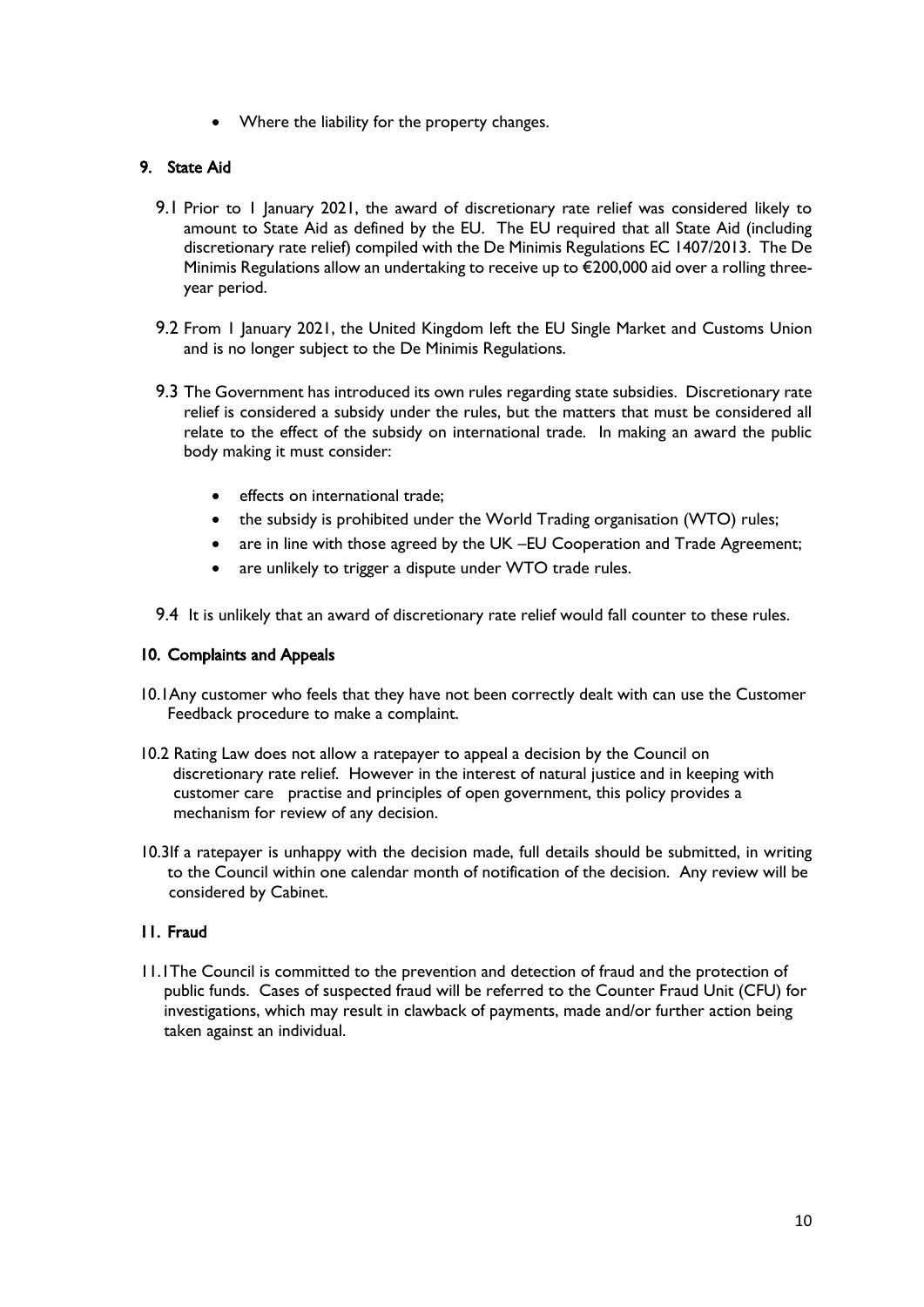# Appendix A

| Category of Ratepayer                                                 | <b>Mandatory Relief</b> | <b>Discretionary Relief</b>             |
|-----------------------------------------------------------------------|-------------------------|-----------------------------------------|
| <b>Charities</b>                                                      | 80%                     | Up to 20%                               |
| <b>Registered Community</b><br><b>Amateur Sports Clubs</b><br>(CASCs) | 80%                     | Up to 20%                               |
| Non-Profit Organisations                                              | Nil                     | Cases considered on individual<br>merit |
| Hardship Relief                                                       | Nil                     | Cases considered on individual<br>merit |
| Partly Occupied Hereditament                                          | <b>Nil</b>              | Cases considered on individual<br>merit |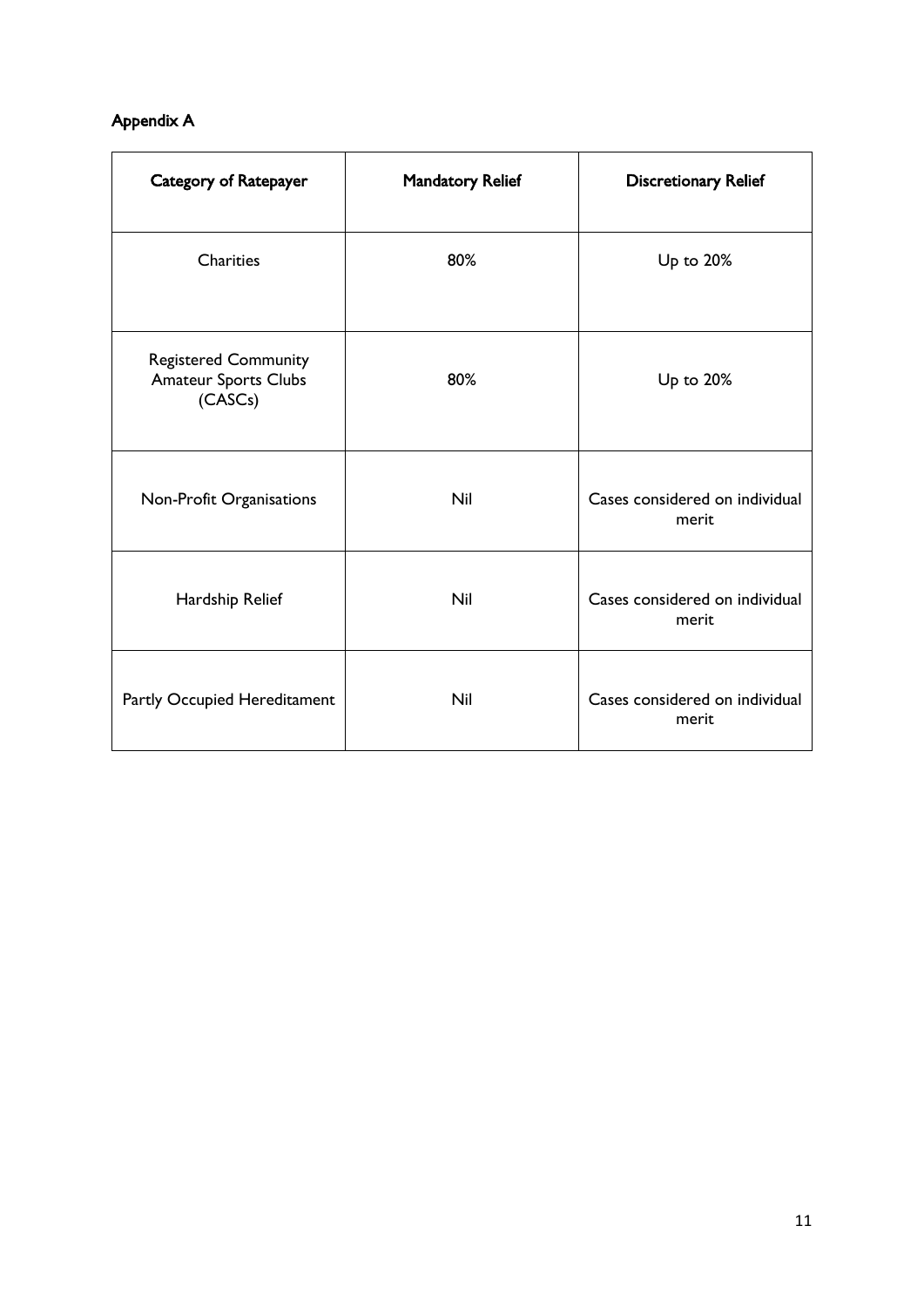# Addendum 1

# Rural Rate Relief

Rural Rate Relief is available for post offices, village shops, petrol filling stations and public houses subject to rateable value restrictions, where they are the only business of that type in the rural settlement.

The government announced in the Autumn Statement on 23 November 2016 that the relief would increase from 50% to 100% from 1 April 2017.

As a measure the government has not changed legislation, instead local authorities are required to adopt a local scheme and decide each individual case using their discretionary relief powers introduced by the Localism Act (under Section 47 of the Local Finance Act 1988).

# Eligibility Criteria

Properties that will benefit from the relief will be hereditaments that are located in a rural settlement with a population of less than 3,000 and are either:-

- a) The sole general store, food shop or post office with a rateable value of up to  $£8,500$ or;
- b) The sole public house or petrol filling station with a rateable value of up to £12,500

The Districts Rural Settlement List is reviewed annually, and designates settlements within a rural area, which have a population of 3,000 or less.

# Amount of Rural Rate Relief available

Anyone who is entitled to mandatory Rural Rate Relief will be eligible for the increased level of discount of 100% off their business rate liability.

# Recalculation of Rural Rate Relief

The amount of relief awarded will be recalculated in the event of a change in circumstances, including a backdated change to the rateable value of the hereditament, whether arising during the year in question or during a later year.